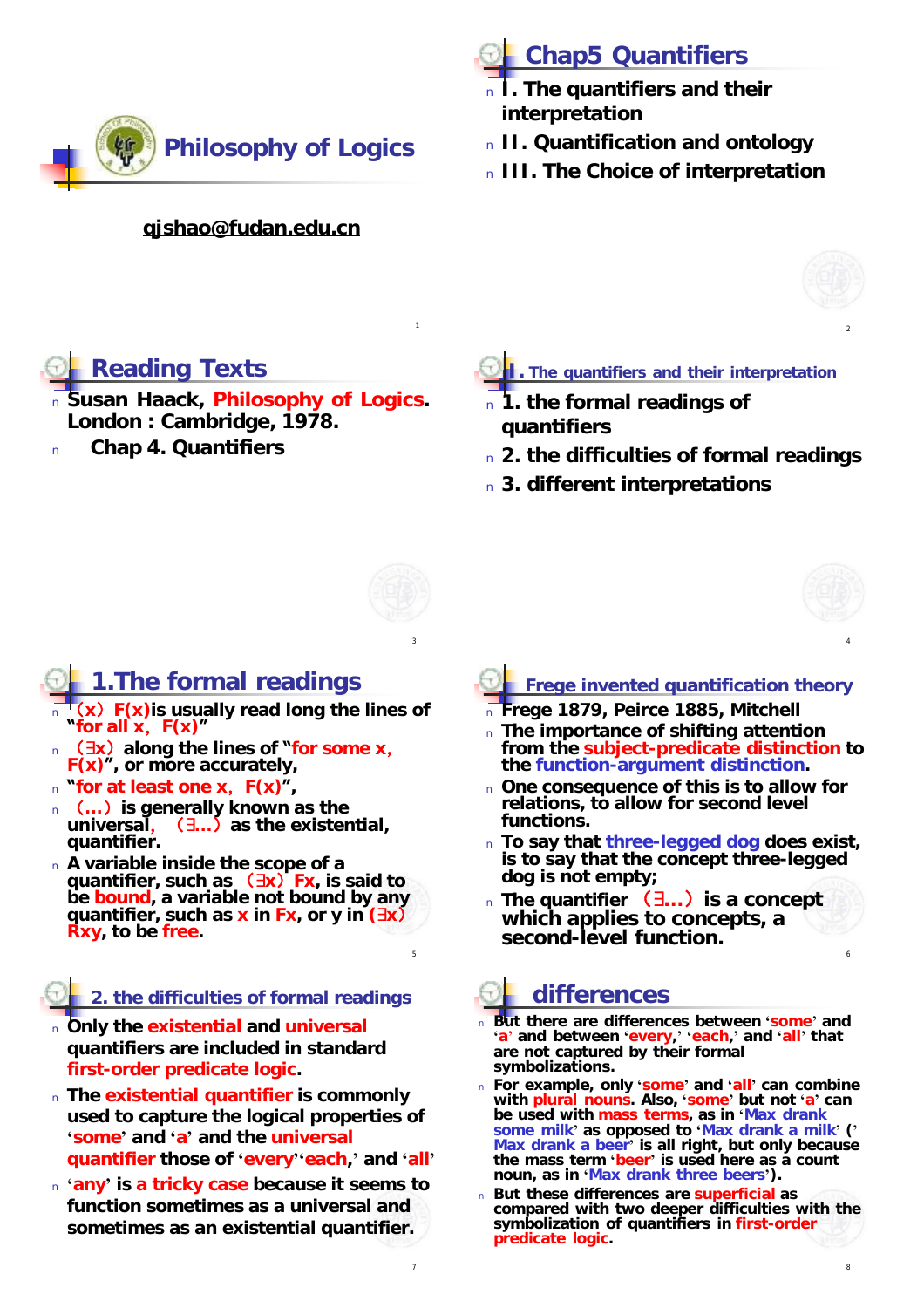# **Difficulty -existential**

- <sup>n</sup> **A simple sentence like (4) is standardly symbolized with existential quantification, as in**  $(4PL):(4_{PL})$  $(\exists x)(Qx \& Sx)$
- <sup>n</sup> **(4) Some quarks are strange.**
- <sup>n</sup> **The difficulty is that there is nothing in (4) corresponding to the connnective '&' in (4PL) or to the two open sentences it conjoins. There is no constituent of (4PL) that corresponds to the quantified noun phrase 'some quarks' in (4).**

9

# **All Fs are G**

- <sup>n</sup> **In standard predicate logic, universal sentences of the form All Fs are G' are true if there are no Fs, and, according to Russell's theory of descriptions, sentences of the form 'The F is G' are true if there is no unique F.**
- <sup>n</sup> **Of course, one would not assert such a sentence if one believed there to be no F or no unique F, but logic need not concern itself with that.**
- $n$  In any case, clearly the forms of  $(4_{p_1})$  $(35_{PL})$   $(\forall x)(Fx \Rightarrow Gx)$  $(\exists x)(\begin{array}{c} 0x \& Sx) \end{array})$  $(4_{PL})$ **and (35PL) do not correspond to the grammatical forms of the sentences they symbolize.**  11

### **the grammatical form**

- <sup>n</sup> **Whereas (38) has 'the director of Star Wars' as its grammatical subject and 'is rich' as its grammatical predicate, it is revealed by logical analysis not to be of subject-predicate logical form.**
- <sup>n</sup> **Hence the grammatical form of a sentence like (38) is "misleading as to logical form," as Russell was paraphrased by Strawson (1952: 51). The definite description 'the director of Star Wars' does not correspond to any constituent of the proposition expressed by (38).**
- 13 <sup>n</sup> **Definite descriptions "disappear on analysis." The contribution they make to the propositions in which they occur is a complex quantificational structure of the sort contained in**  $(38_{\rm pl})$ .

### **The formalization of numerical statements**

- <sup>n</sup> **numerical statements**
- <sup>n</sup> **There are n xs which are F**
- <sup>n</sup> **There is at least one x which is F**
	- $(Sx)F(x)$ .
- <sup>n</sup> **There is at most one x which is F**
- <sup>n</sup> **There is exactly one x which is F**  $(x)(y)(F(y) \equiv x=y)$

<sup>n</sup> **There are exactly two xs which are F**  $(\$\mathbf{x})(\mathbf{y})(\mathbf{F}(\mathbf{y})\equiv \mathbf{x}=\mathbf{y})$ ,

**Difficulty –universal** 

- <sup>n</sup> **The situation with universal quantification is similar, illustrated by the symbolization of a sentence like (35) as (35PL):**
- <sup>n</sup> **(35) All fish are garish.**
- <sup>n</sup> **In fact, not only is there is nothing in (35) that corresponds to the connective ' ' in (35PL), but (35PL) is true if there are no Fs, as with (36),**
- <sup>n</sup> **(36) All four-legged fish are gymnasts.**
- <sup>n</sup> **This is not a difficulty only if (36) is equivalent to (37),**
- <sup>n</sup> **(37) Anything that is a four-legged fish is a gymnast.**
- <sup>n</sup> **and intuitions differ on that.**

# **a problem with English**

- <sup>n</sup> **These discrepancies might be thought to reveal a problem with English rather than with predicate logic. Indeed, Russell regarded it as a virtue of his theory of descriptions that the structure of the formal rendering of a description sentence does not mirror that of the sentence it symbolizes.**
- <sup>n</sup> **A sentence like (38),**
	- **(38) The director of** *Star Wars* **is rich.**
- <sup>n</sup> **should not be symbolized with 'Rd,' where 'R' stands for 'is rich' and 'd' stands for 'the director of** *Star Wars***,' but with the more complex but logically revealing (38PL):**  $(\exists x)(\exists x \& (y)(\exists y \Rightarrow (y = x) \& Rx))$  $(38_{\rm PL})$

# **the notation is not adequate**

- <sup>n</sup> **Indeed, as Barwise and Cooper (1981) have shown, the notation of first-order logic is not adequate for symbolizing such quantificational expressions as 'most,''many''several,''few.'**
- <sup>n</sup> **And there are numerical quantifiers to contend with, like 'eleven' and 'a dozen,' and more complex quantificational expressions, such as 'all but one,''three or four,''fewer than ten,''between ten and twenty''at most ninety-nine,' and 'infinitely many.'**

# **3. different interpretations**

- <sup>n</sup> **It is often observed that the universal quantifier is analogous to conjunction:**
- <sup>n</sup> **And the existential quantifier to disjunctions:**
- <sup>n</sup> **(x)Fx ≡ Fa ∧Fb ∧Fc ∧…etc.**
- <sup>n</sup> **For a theory for which the domain is finite a universally quantified formula is equivalent to a finite conjunction and existentially quantified formula to a finite disjunction.**
- <sup>n</sup> **( x)Fx ≡ Fa ∨ Fb ∨ Fc ∨ …etc.**
- <sup>n</sup> **However for a theory with an infinite domain, the '…etc' is in-eliminable.**
- <sup>n</sup> **An acceptable interpretation will have to supply the requisite generality.**

15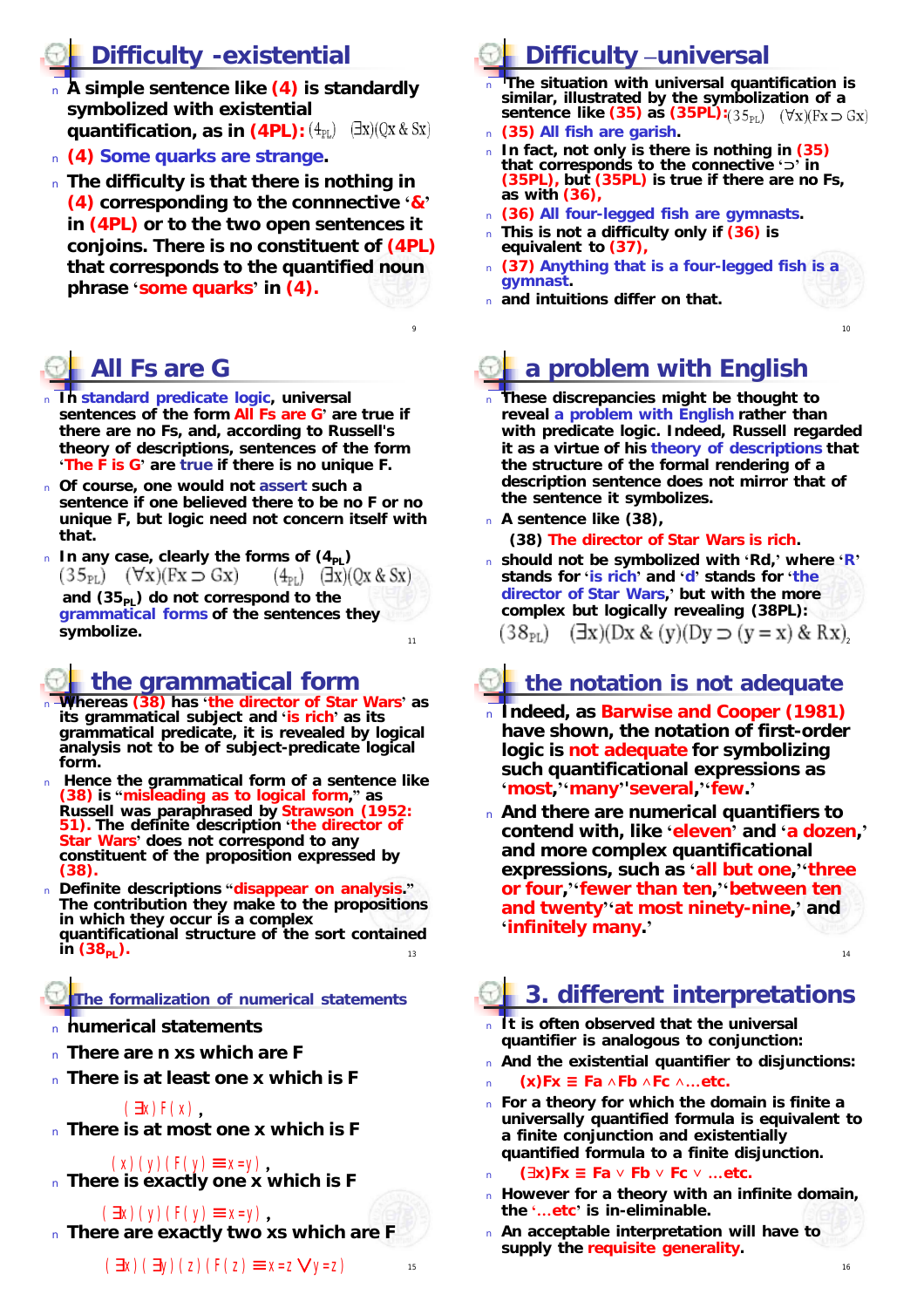## **Objectual interpretation**

- <sup>n</sup> **Two distinct styles of interpretation have been offered for the quantifiers.**
- <sup>n</sup> **Objectual interpretation appeals to the values of the variables, the objects over which the variables range:**
- <sup>n</sup> (**x**)**F(x) is interpreted as 'For all objects, x, in the domain D, F(x)'.**
- <sup>n</sup> ( **x**)**F(x) is interpreted as 'For at least one object, x, in the domain D, F(x)'.**
- 17 <sup>n</sup> **On the 'model-theoretic' approach**,**the domain D, is a set of objects assigned as the range of variables-as it might be, the natural numbers, persons, fictional characters, or whatever; the 'absolute' approach however requires D to be the 'universe'**,**i.e. all the objects there are.** 18 **are 18 are 18 are 18 are 18 are 18 are 18 are 18 are 18 are 18 are 18 are 18 are 18 are 18 are 18 are 18 are 18 are 18 are 18 are 18 are 18 are 18 are 18 are 18 are 18 are 18 are 18 are 18 are 18 a**

## **Two camps**

- <sup>n</sup> **The objectual interpretation is championed by Quine and Davidson; the substitutional interpretation by Mates and Marcus. Both interpretations have a pretty long history;**
- <sup>n</sup> **The objectual interpretation is generally thought of as standard, the substututuional as a challenger whose credentials stands in need of scrutiny.**
- <sup>n</sup> **There are two possible views about the status of the two styles of interpretation: that they are rivals, only one of which can be 'right'; or that they may both have their uses.**
- <sup>n</sup> **The later tolerant view was supported by Susan Hacck, Belnap and Dunn 1968, Linsky 1972, Kripke 1976.**

# **1. the question of ontology**

- <sup>n</sup> **Ontology may be characterized as that part of metaphysics which concerns the question, what kinds of thing there are.**
- <sup>n</sup> **Aristotle was the founder of logic and ontology. The first discipline is concerned with the validity of arguments irrespective of their subject-matter.**
- <sup>n</sup> **The second discipline, called 'first philosophy' by Aristotle (and 'ontologia' by Rudolphus Goclenius in the** *Lexicum Philosophicum* **(1613)) investigates being in its own right, that is the categorial aspects of entities in general, and the modes and aspects of being. It can be traced back to Aristotle's** *Categories* **and** *Metaphysics***.**

# **Quine's** *Word and Object*

- <sup>n</sup> **With Quine's** *Word and Object* **(1960), a major shift of emphasis occurred. The mirror of the most important traits of reality is no longer to be sought in** *language* **as such, but in the**  *theories* **about the world which scientists hold to be true, and only derivatively in the language needed to formulate them.**
- <sup>n</sup> **According to Quine, the ontological work incumbent on philosophers consists of the critical scrutiny of the realm of objects introduced into scientific theories by scientists. It is "the task of making explicit what had been tacit, and precise what had been vague; of exposing and resolving paradoxes, smoothing kinds, lopping off vestigial growths, clearing ontological slums"**

# **Substitutional interpretation**

- <sup>n</sup> **Substitutional interpretation appeals, not to the values, but to the substituends for the variables, the expressions, that is , that can be sbustututed for the variables:**
- <sup>n</sup> ( **x** ) **F(x) is interpreted as 'All substitution instances of 'F…' are true'**
- <sup>n</sup> ( **x**)**F(x) is interpreted as 'At least one substitution instance of 'F…' is true'**

### **II. Quantification and ontology**

- <sup>n</sup> **1. the question of ontology**
- <sup>n</sup> **2. Quine's two slogans**
- <sup>n</sup> **3. the criterion of ontological commitment**



20

# **logic and ontology**

- <sup>n</sup> **The interplay between logic and ontology has inspired major philosophical works of the twentieth century such as Russell's** *Philosophy of Logical Atomism* **(1918) and Wittgenstein's** *Tractatus logico-philosophicus* **(1921).**
- <sup>n</sup> **Though both works now belong to the history of the subject, the issue they address, that is whether a logical language could be designed which would depict the main ontological structures of reality, remains a live issue.**

22

# **2. Quine's two slogans**

- <sup>n</sup> **Ockham's razor,** *"Entia non sunt multiplicanda praeter necessitatem"* **``entities should not be multiplied unnecessarily''**
- <sup>n</sup> **the preliminary question: 'what are unnecessary entities?'**
- <sup>n</sup> **One possible answer is: entities are unnecessary if we can abstain from countenancing them without sacrificing**  *scientific truth***.**
- <sup>n</sup> **That answer is controversial. One might argue that besides preserving the** *set of truths* **of a given science, we should also be concerned about preserving the** *explanatory power* **of our theories.**

19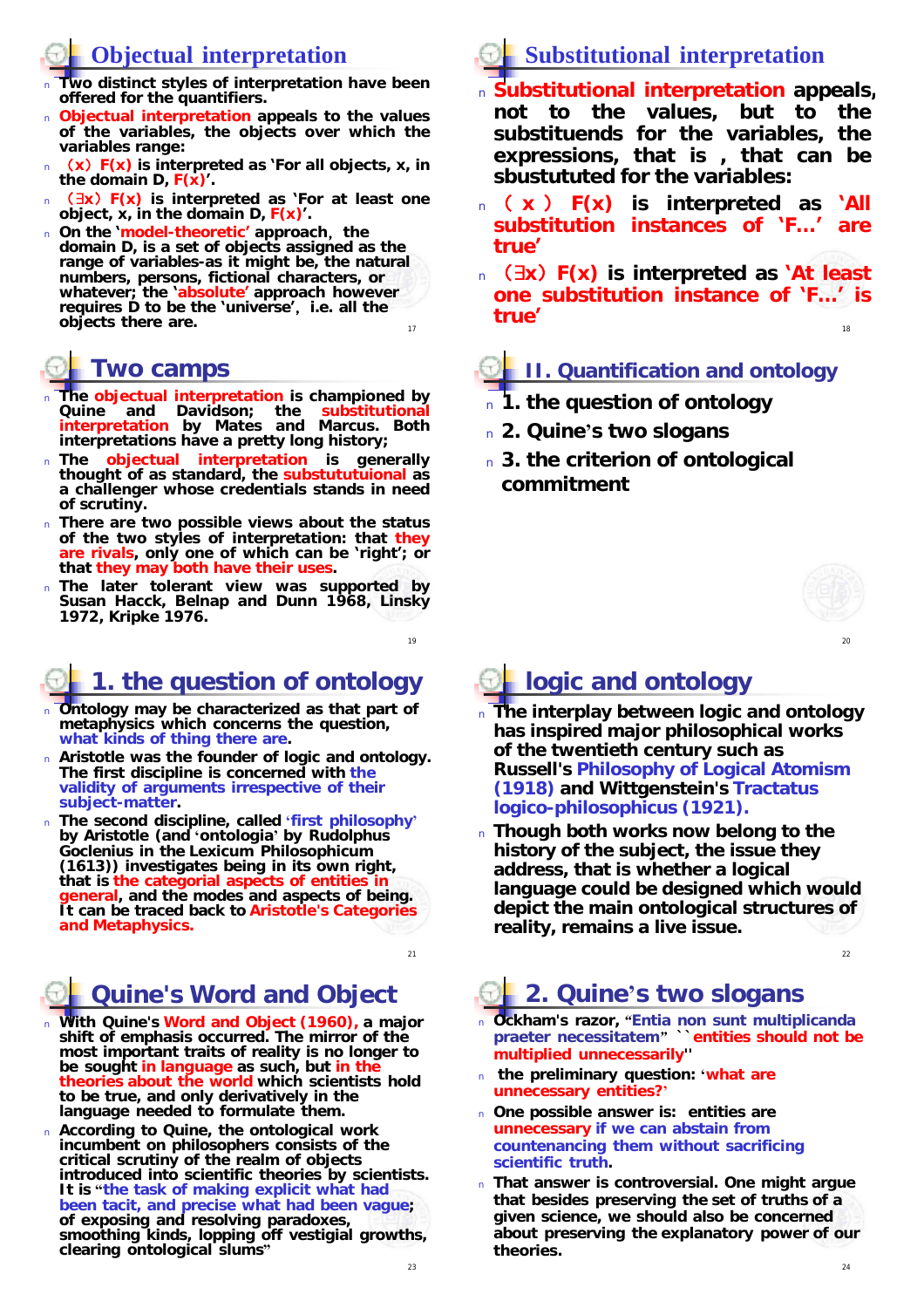# **No entity without identity**

- <sup>n</sup> **Quine has also contributed to the**  *methodology of ontology* **by imposing a constraint encapsulated in the motto: "No entity without identity" .**
- <sup>n</sup> **This slogan introduces his standard of ontological admissibility – only those entities should be tolerated for which adequate criteria of identity can be supplied.**
- <sup>n</sup> **Such a requirement is fulfilled by** *sets***: two sets are identical if and only if they have the same members.**

### **3. the criterion of ontological commitment**

- <sup>n</sup> **to say that a given existential quantification presupposes objects of a given kind is to say simply that the open sentence which follows the quantifier is true of some objects of that kind and none not of that kind.** (**1953a p.131**)
- 27 <sup>n</sup> **One tells what a theory says there is by putting it in predicate calculus notation, and asking what kinds of thing are required as values of variables if theorems beginning '( x)…' are to be** true.  $\frac{27}{27}$  classes but not to numbers.

### **Intensional entities**

- <sup>n</sup> **Quine's criterion is a test of what a theory says there is , not of what there is.**
- <sup>n</sup> **What there is is what a ture theory says there is.**
- 29 <sup>n</sup> **The refusal to admit intensional entities acts as a sort of preliminary filter; theories which say there are intensional entities are not, in Quine's view, really intelligible, so a fortiori they are not true.**

### **Eliminability of singular terms**

- <sup>n</sup> **Eliminability of singular terms shows that, the ontological commitment of a theory cannot reside in its names.**
- <sup>n</sup> **Quine's proposal has two stages: first, singular terms are replaced by definite descriptions, and then the definite descriptions are eliminated in favour of quantifiers and variables.**
- <sup>n</sup> **The x which is F is G df = there is exactly one F**, **and whatever is F is G**,
- <sup>n</sup> **i.e. in symbols**,
- **G((ιx)F(x)) df= ( x)((y)(F(y)≡x=y)&G(x))**
- <sup>n</sup> **'Socrates took poison'- 'the x which socratises took poison'** ,**-there is just one x which socratises and whatever socratises took poision.**

### **To be is to be the value of a variable**

- <sup>n</sup> **This slogan introduces his criterion of ontological commitment, a test of what kinds of thing a theory says there are.**
- <sup>n</sup> **Quine provided a definite criterion: "in general,** *entities of a given sort are assumed by a theory if and only if some of them must be counted among the values of the variables in order that the statements affirmed in the theory be true"* **(Quine 1953, 1961: 103).**
- <sup>n</sup> **This is primary relevant to his support for objectual quantification.**

26

# **An example**

25

- <sup>n</sup> **So a theory in which '( x)(x is prime and x**>**1,000,000) is a theorem is committed to the existence of prime numbers greater than a million, and a fortiori to the existence of prime numbers and to the existence of numbers.**
- <sup>n</sup> **The criterion applies only to interpreted theories, only when the theory is expressed in primitive notation;**
- <sup>n</sup> **If quantification over numbers is only an abbreviation for quantification over classes, then the theory is committed to classes but not to numbers.**

# **the status of possible objects**

- <sup>n</sup> **The demand for clear** *identification criteria* **has far-reaching consequences in ontology. It has a bearing on another burning issue under discussion today: that of the status of possible objects.**
- <sup>n</sup> **By Quine's standards, possible objects are not eligible as** *entities***. They lack criteria of identification.**
- 30 <sup>n</sup> **Nobody, Quine complains, can decide whether "the possible fat man in that doorway" and "the possible bald man in that doorway" denote the same individual.**

### **III. The Choice of interpretation**

- <sup>n</sup> **1.the ontological commitment of objectual interpretaion**
- <sup>n</sup> **2.the substitutional interpretaion postpones the question**
- <sup>n</sup> **3.Quine's refusal to second-order quantification**